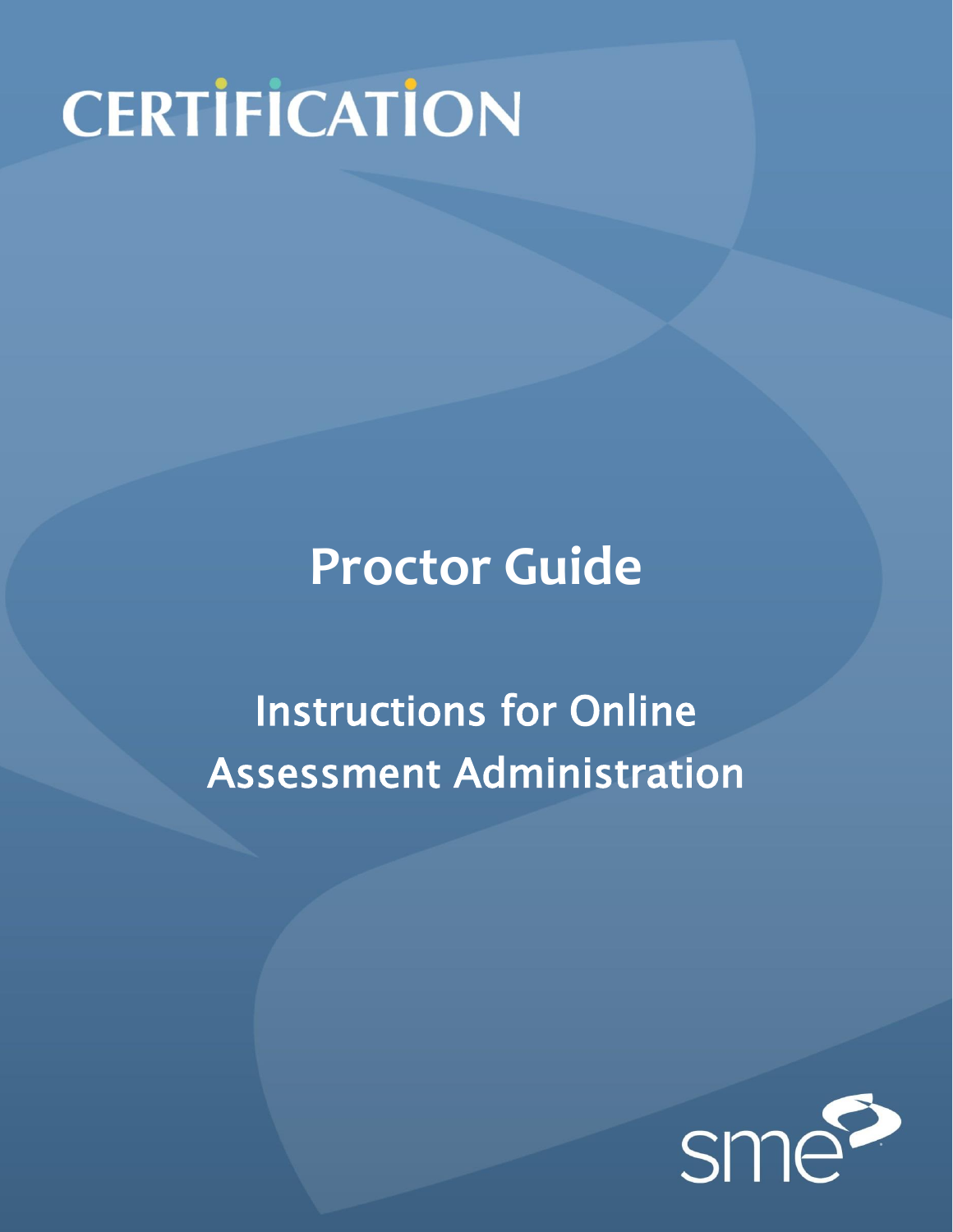## Proctor Responsibilities

- Be familiar with the administration procedures in this guide.
- Be present at all times during the administration of the exam.
- Communicate instructions for the exam session to participants.
- Inform participants that any unanswered questions will be scored as incorrect.
- Conduct the exam session in a quiet and efficient manner.
- Be aware of participants who may be experiencing problems with equipment, connectivity, or any other technical issue.
- Refrain from answering any questions related to the meaning or intent of the exam items.
- Document unusual conditions or situations that may affect a participant's score using the Irregularity Report at the end of this guide. All Irregularity Reports must be returned to SME after the exam.
- Notify SME in the event of technical or other administrative difficulties.
- Report any breach of security, no matter how small or insignificant, to SME.
- Be aware of the time elapsed for a test administration. This information is required by SME if a request is made to add time to an online test due to an interruption of the test administration.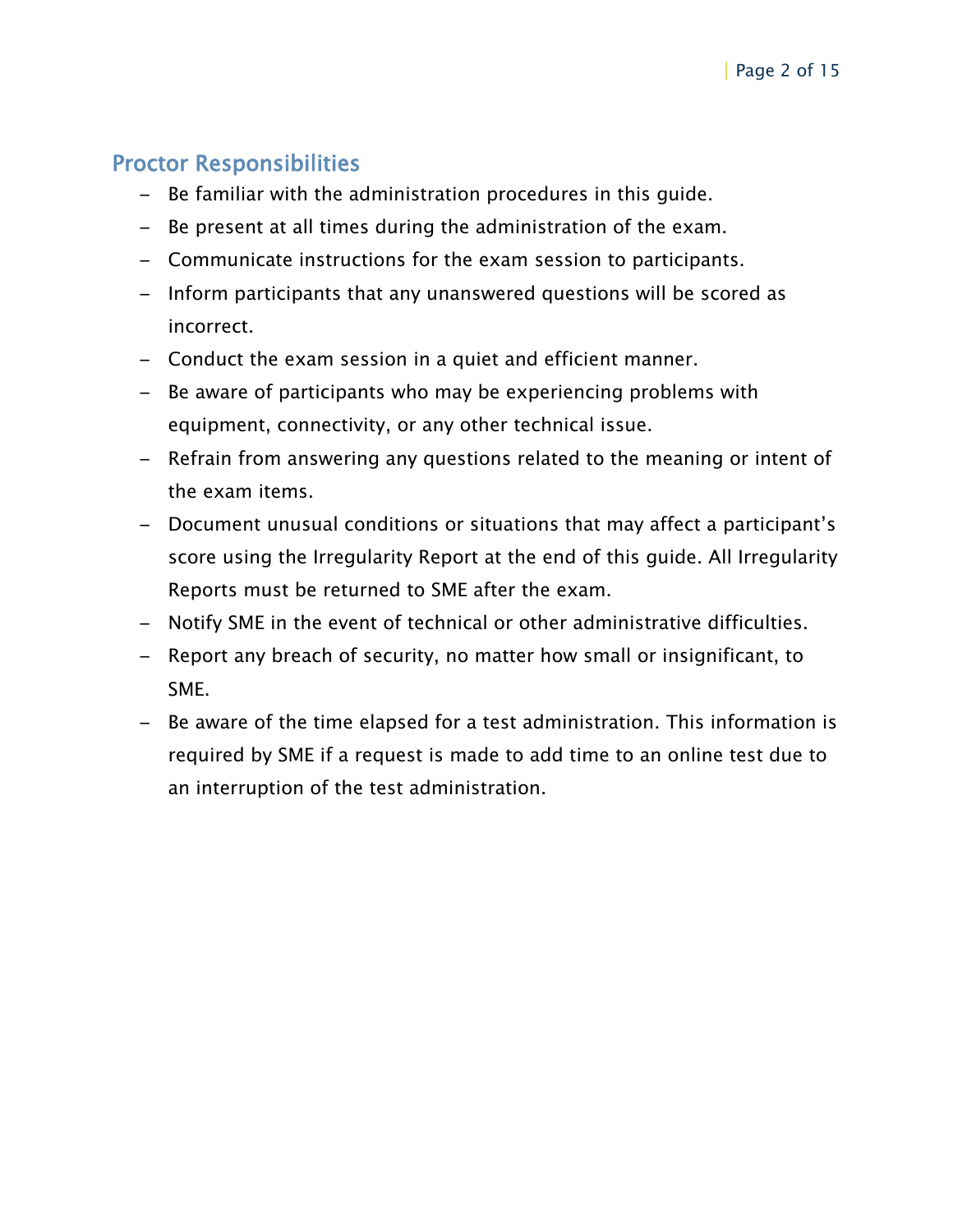# Exam Participant Responsibilities

Exam procedures must be followed by all participants and enforced by the proctor. If a violation of the exam procedure occurs, the participant must cease testing and all of the participant's exam materials shall be collected by the proctor. The time and nature of the incident must be recorded on the Irregularity Report (located in the back of this guide) and returned to SME with the answer sheets.

The following behavior is prohibited by exam participants during administration:

- Looking at another participant's materials or answer sheet.
- Giving or receiving assistance from the proctor or another individual.
- With the exception of the device used to take the exam and the separate device used for eBooks, notify participants that the use of iPhones®, smart phones, mobile devices, cellular phones, wrist watches with calculators, smart watches, devices that can record data, and similar technology is not allowed during the session.
- Copying, transmitting, or reproducing any portion of the exam in any manner whatsoever.
- Attempting to remove exam materials or notes/scrap paper taken during the exam from the exam site.
- Creating a disturbance or allowing a cell phone or alarm to sound in the exam room.
- Failing to follow the exam procedures as outlined by the proctor.
- Presenting or using inaccurate documents to identify oneself.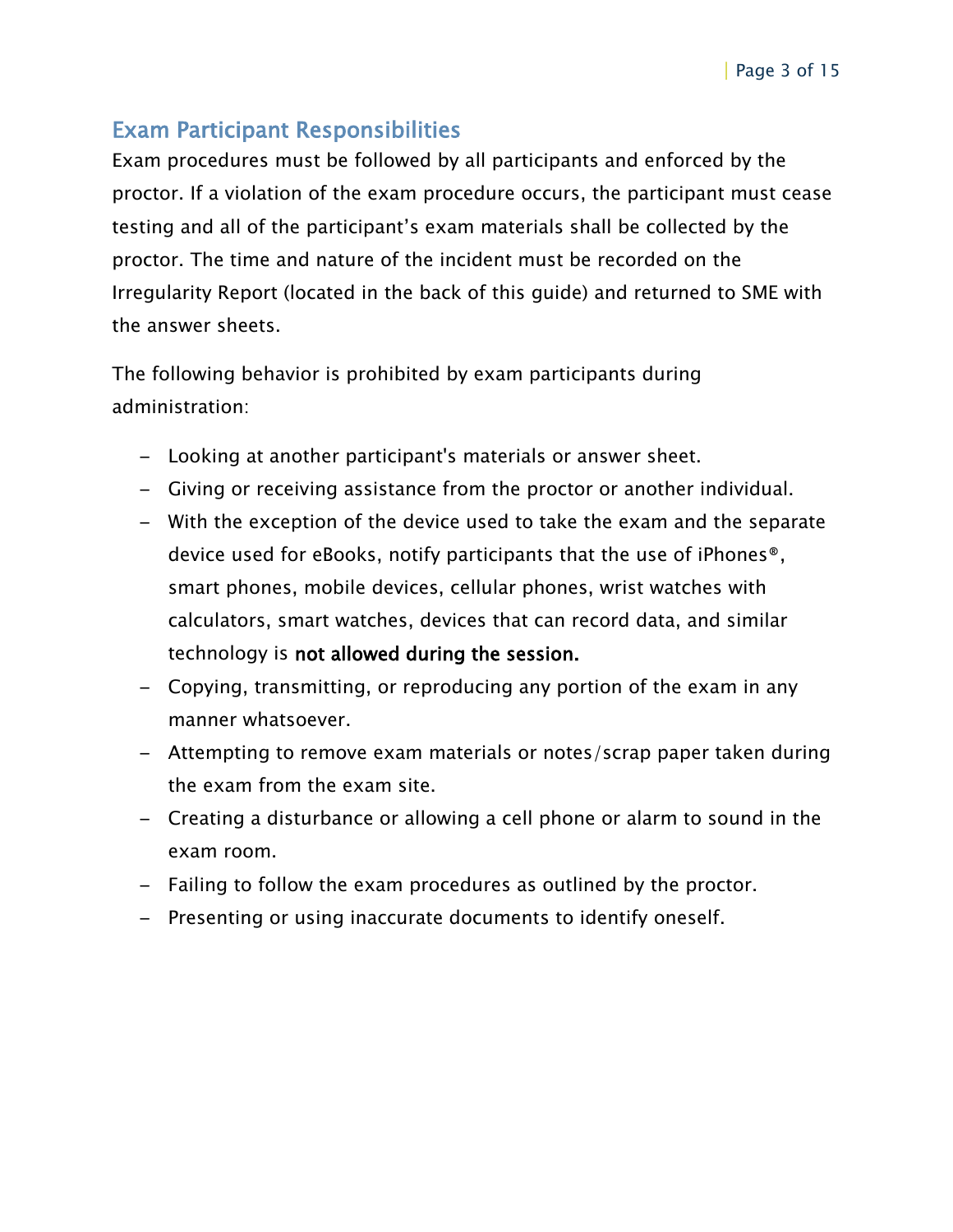The proctor will:

- 1. Notify participants that the exam may be taken on a computer, iPad<sup>®</sup>, or other tablet device.
- 2. Inform participants that this exam is open book, and open notes. Sharing of books, notes, etc. is strictly forbidden.
- 3. eBooks can be used during the exam. However, the eBook must be on a different device than the device on which the participant is taking the exam.
- 4. Internet use is prohibited for anything other than taking the exam (i.e. looking up information).
- 5. Provide the examinees the testing link to access their online exam.
	- [http://testing.NoctiBusiness.com/SME-AM](http://testing.noctibusiness.com/SME-AM) Additive Manufacturing
	- <http://testing.noctibusiness.com/lean> Lean Bronze, Lean Silver, and Lean Gold.
	- <http://testing.noctibusiness.com/sme> Certified Manufacturing Technologist and Certified Manufacturing Engineer
	- <http://testing.noctibusiness.com/IEEE> EET Outcome Assessment
- 6. Provide each participant with their unique user code and password prior to the start of the exam (i.e., as they enter the room).
- 7. Communicate the Exam Instructions by reading all the instructions highlighted in grey. All other instructions and screenshots are for your reference and should not be read aloud.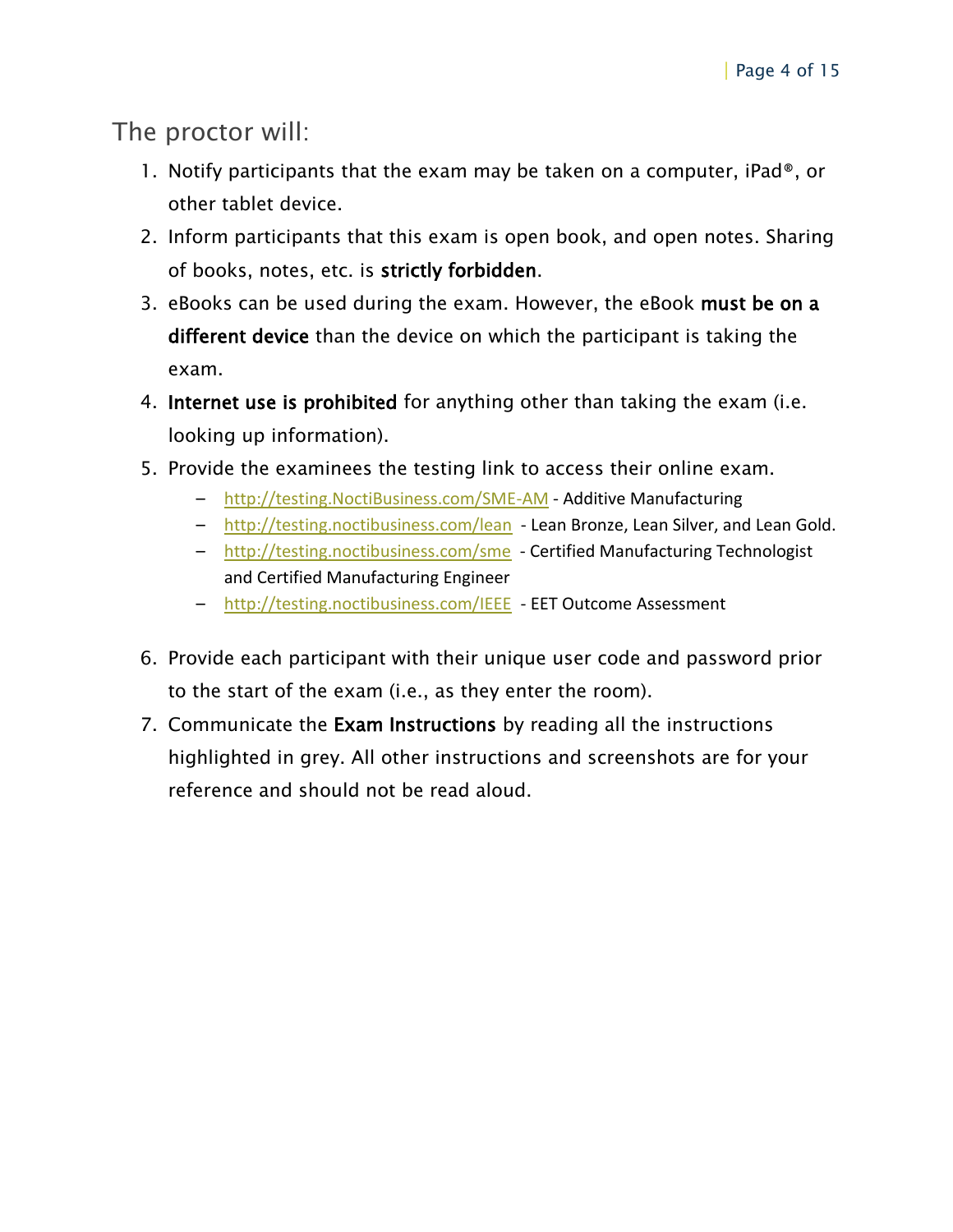# Proctor Script

#### SAY:

Good morning/afternoon. My name is *[insert name]* and I will be serving as the proctor for today's examination session. On behalf of SME, I want to welcome you and wish you success in your efforts. Please complete the examination to the best of your ability.

Please go to the testing URL provided to you and your screen should display the online testing system and you should see the "Take a Test" button.

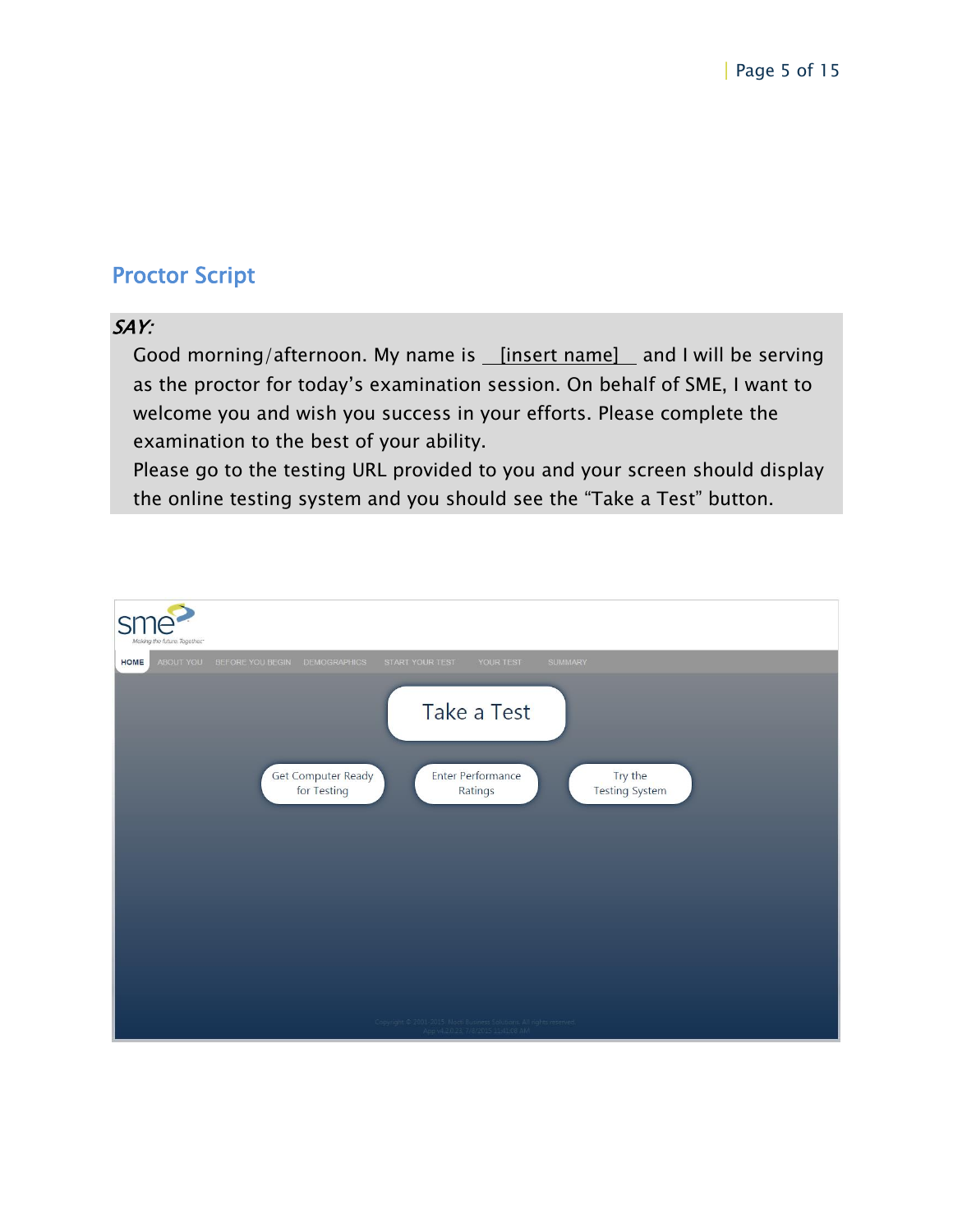Verify that all participants have the correct page displayed on their screen. The screen shot will vary based on the examination you are proctoring.

#### SAY:

Click on the "Take a Test" button located in the middle of your screen.

| Making the future. Together." |                                                                           |                                                                                                              |  |
|-------------------------------|---------------------------------------------------------------------------|--------------------------------------------------------------------------------------------------------------|--|
| ABOUT YOU<br><b>HOME</b>      | BEFORE YOU BEGIN DEMOGRAPHICS<br>START YOUR TEST                          | YOUR TEST<br><b>SUMMARY</b>                                                                                  |  |
|                               | User Code:<br>Password:<br>Your Last Name:<br>Retype Last Name:<br>Cancel | Login to Take a Test<br>Login                                                                                |  |
|                               |                                                                           | Copyright © 2001-2015. Nocti Business Solutions: All rights reserved.<br>App v4.2.0.23, 7/8/2015 11:41:08 AM |  |

#### SAY:

When you entered the room, you were provided with a user code and password. Enter this information along with your last name twice in the appropriate fields. Make sure to enter the user code and password exactly as you see it on the information provided.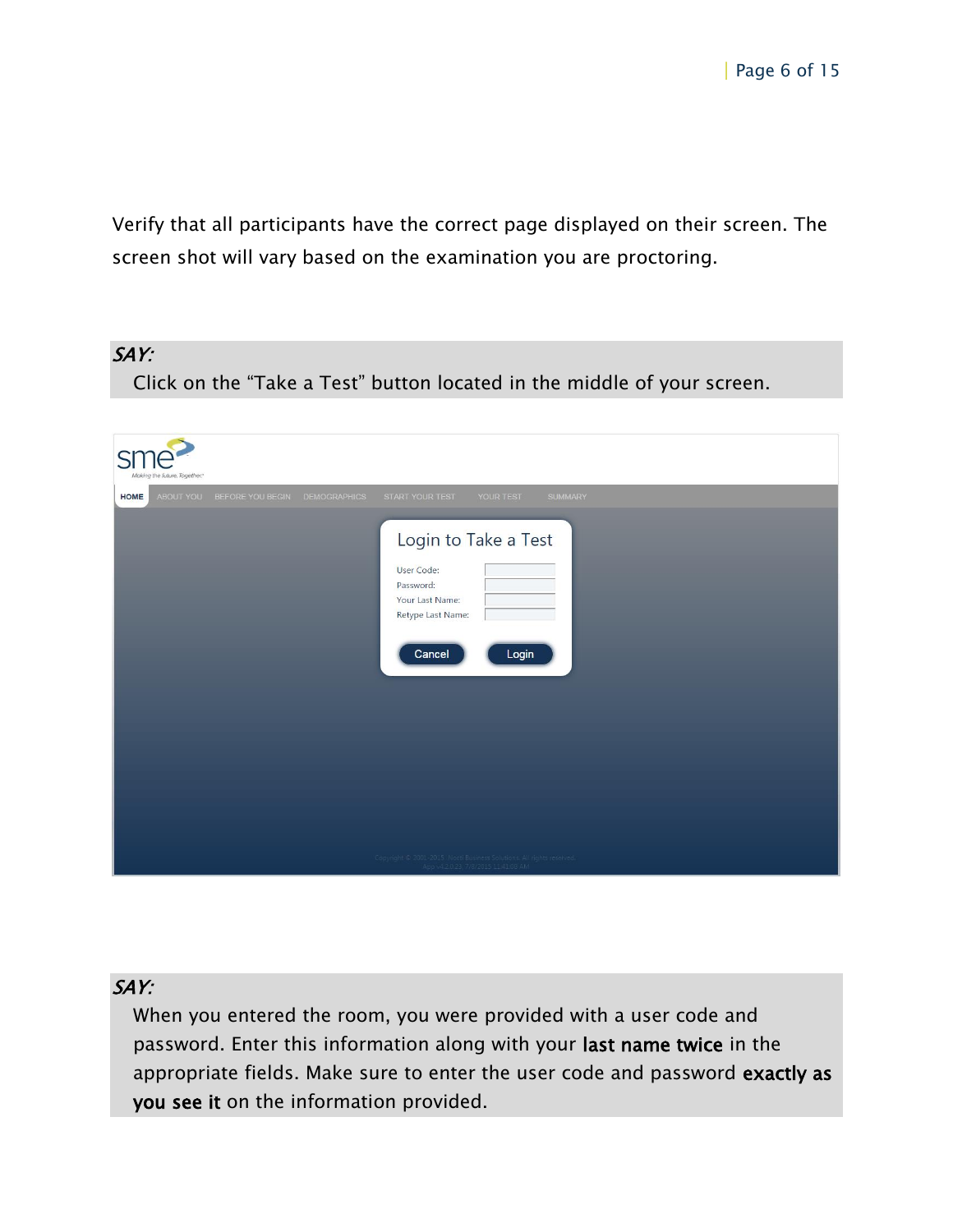Verify that all participants have successfully logged in to the testing session. Provide assistance as needed.

#### SAY:

The first page of your session should now be displayed on your screen. The exam title will be located in the middle of the screen on the right side in the "About Your Test" section. Please verify that the exam title is correct.

Type your first and last name and your unique participant ID in the fields provided on the left. When you are finished, click the "Next" button.

| Moking the KAye. Topefler."                                                                                                                                                                                                                                                                                                                                                                                                                                                                                                                                                                                                |                                                                                                                                                                                                                                                                                                                            | Moting for Julian, TopyMent                                                                                                                                                                                                                                                                                                                                                                                                                                                                                                                                                    |
|----------------------------------------------------------------------------------------------------------------------------------------------------------------------------------------------------------------------------------------------------------------------------------------------------------------------------------------------------------------------------------------------------------------------------------------------------------------------------------------------------------------------------------------------------------------------------------------------------------------------------|----------------------------------------------------------------------------------------------------------------------------------------------------------------------------------------------------------------------------------------------------------------------------------------------------------------------------|--------------------------------------------------------------------------------------------------------------------------------------------------------------------------------------------------------------------------------------------------------------------------------------------------------------------------------------------------------------------------------------------------------------------------------------------------------------------------------------------------------------------------------------------------------------------------------|
| EFORE YOU BEGIN DEMOSRUPHICS START YOUR TEST YOUR TEST SUMMARY YOUR SCORE<br>HOME ABOUT YOU<br><b>About Your Test</b><br>About You ?<br><b>First Name</b><br>Arne<br>Middle Initial<br><b>Gielczyk</b><br><b>Last Name</b><br>Coordinator) if you have questions.<br><b>Unique Participant ID?</b><br>SME<br>Test Title:<br><b>Test Code:</b><br>Next<br>Logout<br><b>Test Type:</b><br>Classification:<br>Text-to-Speech Activated (TTS): No<br><b>Current Session:</b><br>Questions in This Session:<br>Time Allowed in this Session:<br><b>Total Sessions:</b><br><b>Total Questions:</b><br><b>Total Time Allowed:</b> | The section below provides information about the assessment you will be completing. Please note<br>the test title to ensure you are logged in to the correct test. Alert the Test Proctor (or Site<br><b>TTS Demonstration Test</b><br>9000<br>Practice<br><b>Business and Industry</b><br><b>20 Minutes</b><br>60 Minutes | HOME ABOUT YOU BEFORE YOU BEGIN<br>SEMAGEMENTS THET TOUR TEST VOUR TEST SUMMER<br>Before You Begin<br>Your computer was inspected to verify compatibility with the online testing system. No problems were detected. Press Next to continue.<br>Use the Try the Testing System button to navigate questions that will help you to become familiar with the online testing system features, including question<br>format, the Mark feature, and the summary page. The questions are generic and not associated with an actual test.<br>Try the Testing System<br>Next<br>Logout |
|                                                                                                                                                                                                                                                                                                                                                                                                                                                                                                                                                                                                                            |                                                                                                                                                                                                                                                                                                                            |                                                                                                                                                                                                                                                                                                                                                                                                                                                                                                                                                                                |

Verify that all participants are now on the Before You Begin webpage.

#### SAY:

Take a minute to review the features of the online system by clicking on the "Try the Testing System" button.

Participants are now viewing question one of the nine practice questions.

#### SAY:

The practice test contains nine practice exam questions. Read the sample questions and answer each of them. Only one answer may be selected for each item. You are able to move back and forth between questions using the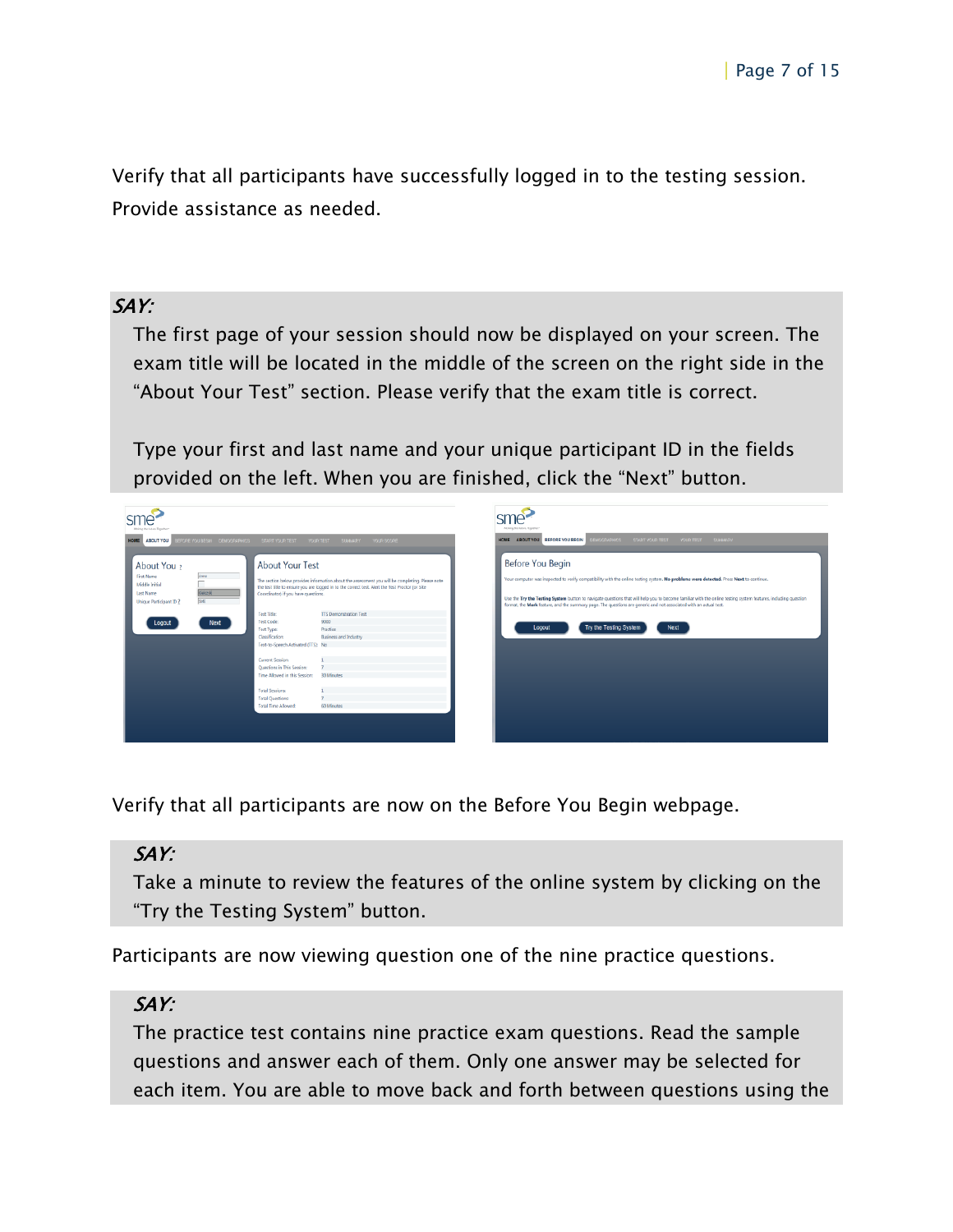"Previous" and "Next" buttons.

Note the "Mark This Question" box, which allows you to flag a question so that you may return to it at a later point in the examination session.

When you feel comfortable with the tools of the online testing system, click the "End" button.

When you have completed all questions, a summary page will display showing the

questions you have completed, marked, or left unanswered. You can return to a question by clicking the link on the question number or you may use the "Review Marked" or "Review Unanswered" links. These links will take you to the first marked or unanswered item and will let you proceed through these items until all have been viewed. Any questions left unanswered will be scored as incorrect.

When you are sure you are finished, click the "Score Your Test" button at the top of the summary page. Once you score your exam, you may not access it again. Your exam results will not be processed if you do not click the "Score Your Test" button. Once your exam has been scored, a screen will appear to let you know that you have completed your testing session.

If you encounter any type of technical difficulty during the session, please raise your hand and I will assist you. I am only able to provide technical assistance and will not be able to answer any questions directly related to the exam content.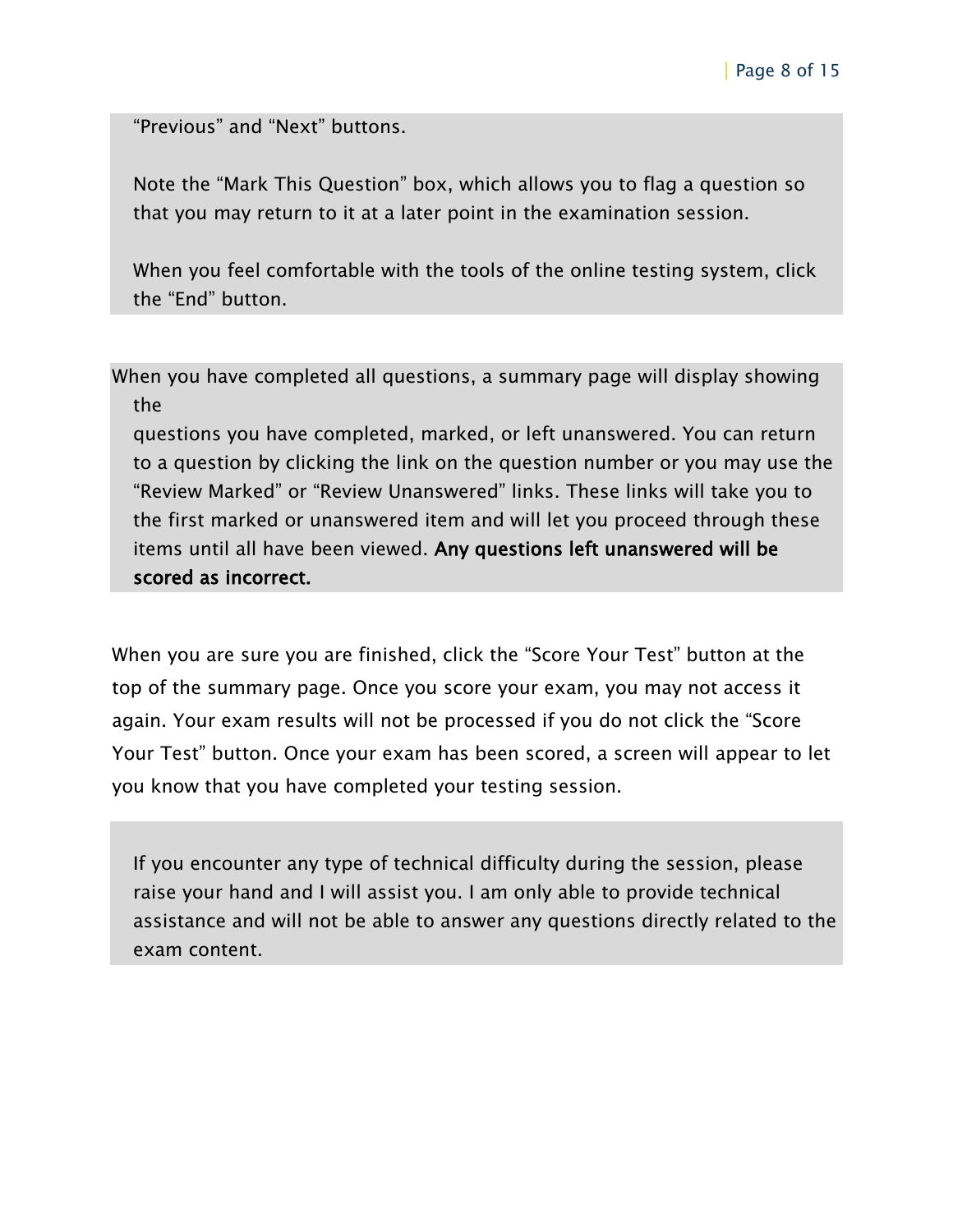#### SAY:

When you have completed your exam, and have received your score they may leave the room. Are there any questions regarding the instructions?

You may begin your exam by clicking the "Yes" button. Good luck.



# During the Examination

During the examination, make sure that participants are working independently. You may NOT define terms or otherwise guide them on anything related to the examination content.

- Document unusual conditions or situations, which may affect participant scores using the Irregularity Report found on the last page of this guide. All Irregularity Reports must be returned to SME after the exam.
- Notify SME in the event of technical or other administration difficulties.

### After the Examination

– Collect and dispose of all scratch paper.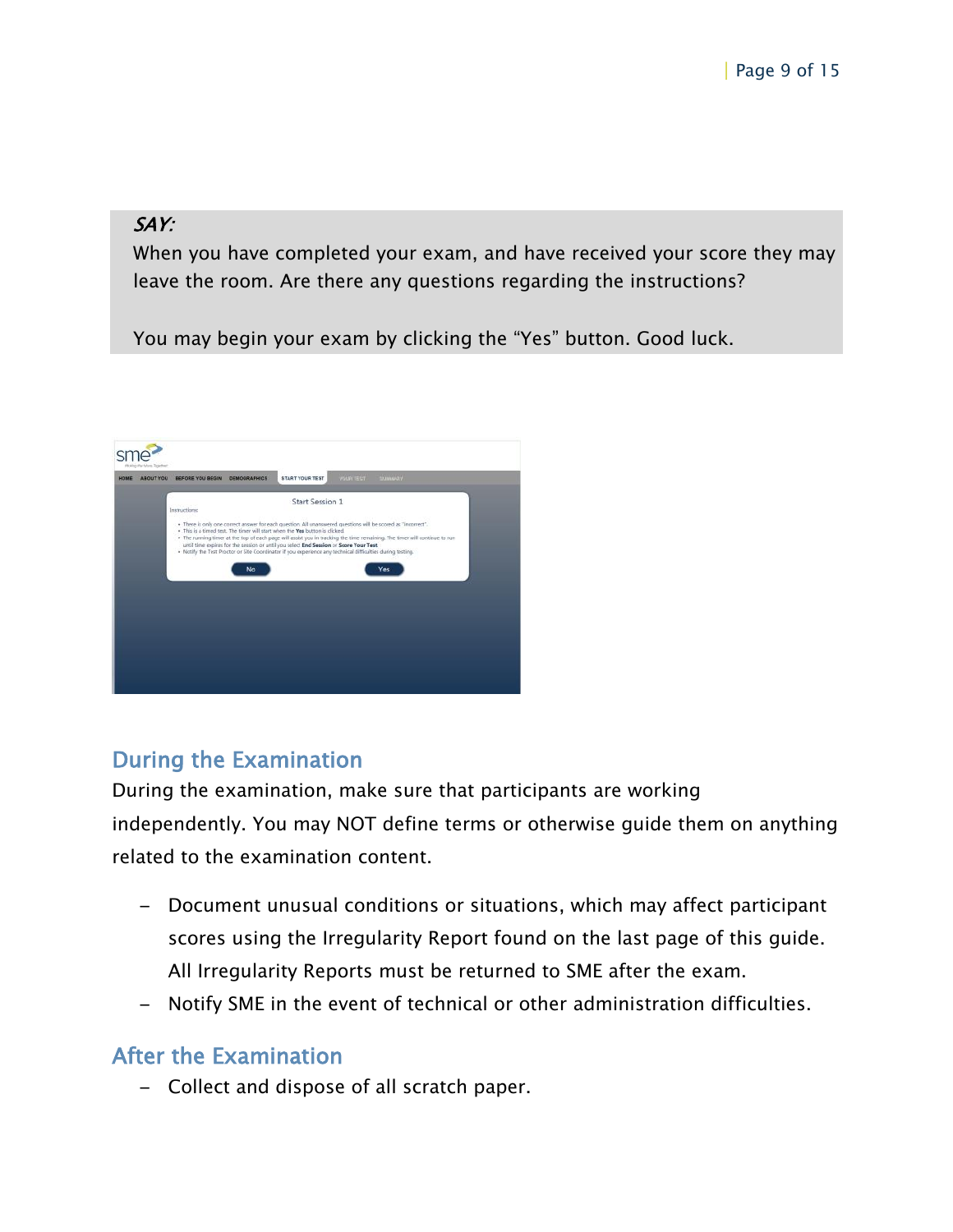- Make sure all programmable calculator memory is cleared.
- Report any breach of security to SME.
- Return the Irregularity Report and Comment Sheet to SME.

# **Assistance**

# Technical Assistance

Technical assistance for online testing is available by calling 800.278.8506, Monday through Friday, 8:00 a.m. **–** 5:00 p.m. Eastern Time.

Be aware of participants who may be experiencing problems with equipment, Internet connection, or any other technical difficulty. Monitor the lapse of time for the examination session. This information is required by our exam vendor if a request is made to add time due to an interruption of the examination administration.

If connection is lost during the administration session, follow the instructions below to resume testing.

- 1. Close the Internet browser and open a new browser.
- 2. Go to the testing URL.
- 3. Have the participant login using the original user code, password, and participant's last name.
- 4. After logging back into the test, the participant should be taken to the last unanswered question. If not, instruct the participant to go to the summary screen and click on the next available unanswered question.
- 5. Resume testing.

If the participant cannot resume testing by closing the browser:

- 1. Restart the participant's computer/iPad®/other device.
- 2. Follow steps two through five above.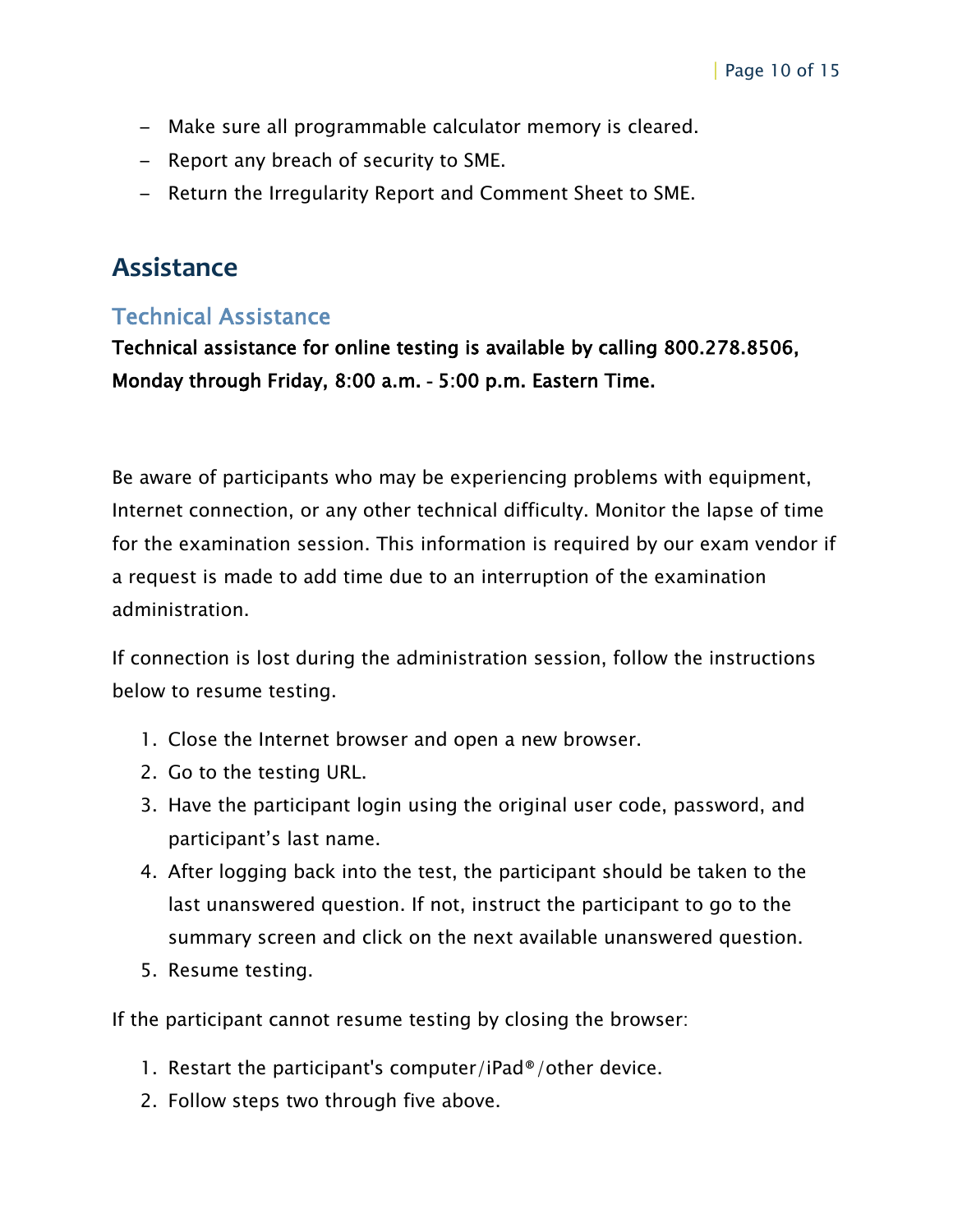If the participant is still experiencing technical difficulties and testing cannot resume after attempting both of these options, please contact technical support at the number provided above.

## **Testing System Screenshots**

Below are screenshots of the online testing system. Notice the time remaining is at the top of each page. There are "Next" and "Previous" buttons in two locations for participants to navigate through the system. Participants can select "Mark This Question" to return to later for further review. Participants can visit the summary screen by clicking the "Summary" button at any time throughout the exam to view their progress.

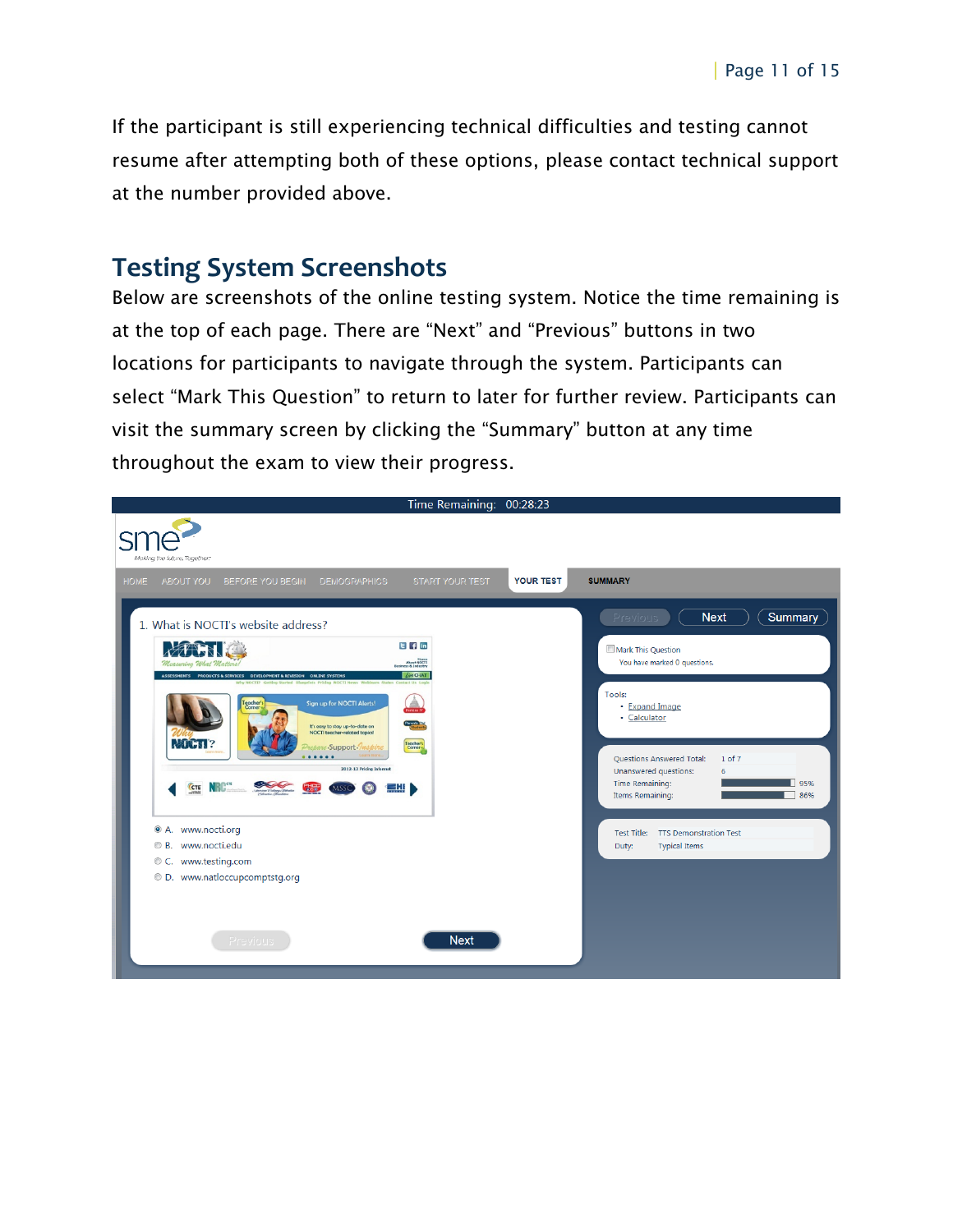The summary screen (shown below) is the only location from which participants can score their test utilizing the "Score Your Test" button.

A red X next to an item number in the summary section on the right indicates that no answer has been provided for that question. A blue question mark means that the item has been marked for further review. Participants can utilize the "Review Marked" or "Review Unanswered" buttons at the top right of the screen. Items can also be reviewed by clicking directly on the item number.

# Summary Screenshot

|                              |                |                                                                                                                                                                                                             |                                |    |                                    |   | Time Remaining: 00:27:04 |           |                                                                                                                                                                                                                                                                                                                   |            |
|------------------------------|----------------|-------------------------------------------------------------------------------------------------------------------------------------------------------------------------------------------------------------|--------------------------------|----|------------------------------------|---|--------------------------|-----------|-------------------------------------------------------------------------------------------------------------------------------------------------------------------------------------------------------------------------------------------------------------------------------------------------------------------|------------|
| Making the future. Together* |                |                                                                                                                                                                                                             |                                |    |                                    |   |                          |           |                                                                                                                                                                                                                                                                                                                   |            |
| Summary<br>$X =$ Unanswered  | $\overline{2}$ | HOME ABOUT YOU BEFORE YOU BEGIN DEMOGRAPHICS<br>This page allows you to easily identify questions that were left unanswered or marked. Click a<br>question number to review individual questions.<br>$3X$ ? | $? =$ Marked<br>$\overline{4}$ | 5? | START YOUR TEST<br>$6\overline{6}$ | Z |                          | YOUR TEST | <b>SUMMARY</b><br><b>Review</b><br><b>Review</b><br><b>Return</b><br>to Test<br><b>Marked</b><br><b>Unanswered</b><br>Questions Answered Total:<br>6 of 7<br><b>Unanswered questions:</b><br>$\mathbf{1}$<br>Marked questions:<br>$\overline{2}$<br>Time Remaining:<br>Items Remaining:<br><b>Score Your Test</b> | 90%<br>14% |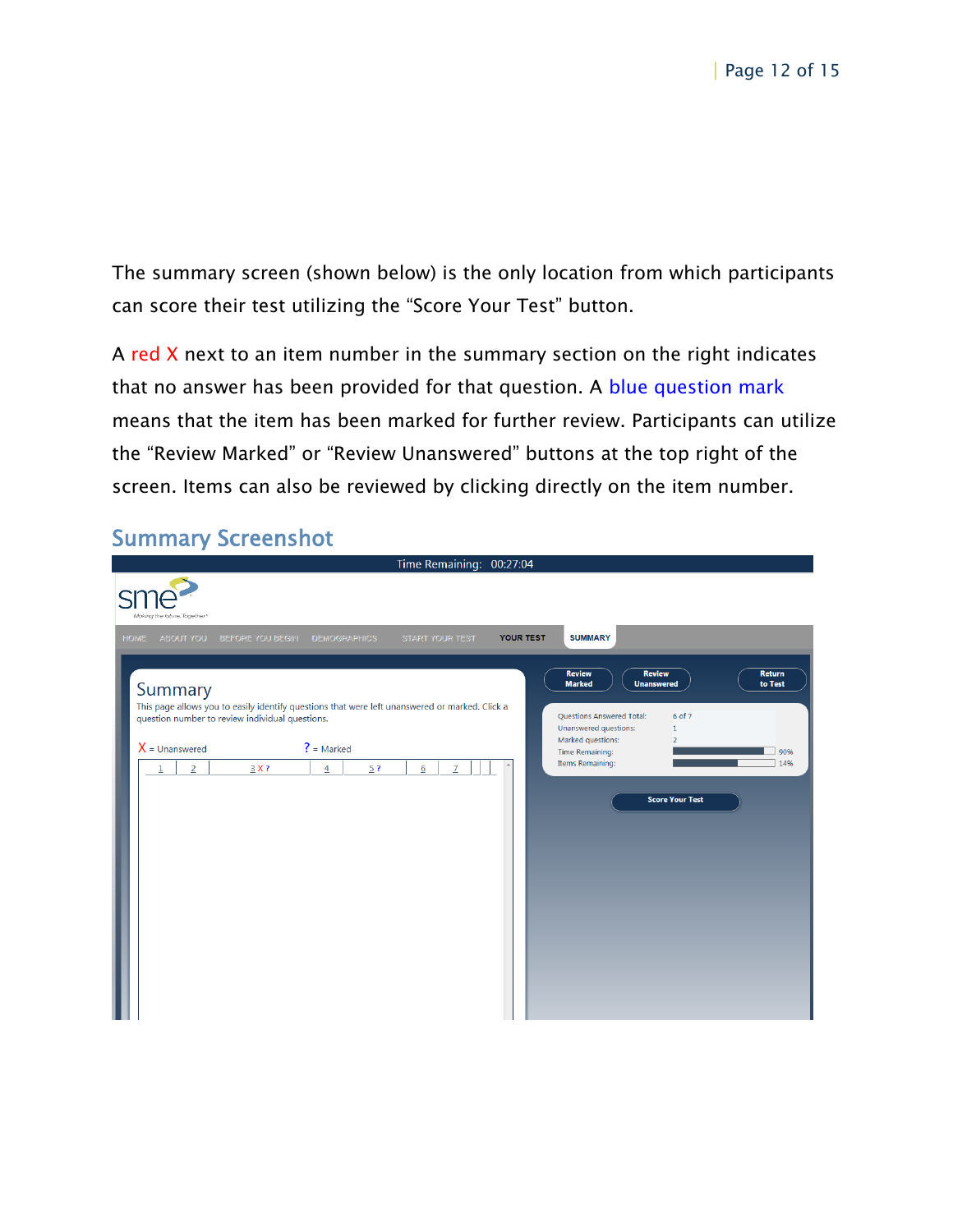Once a participant has clicked the "Score Your Test" button, a box verifying that they want to score their test will appear.

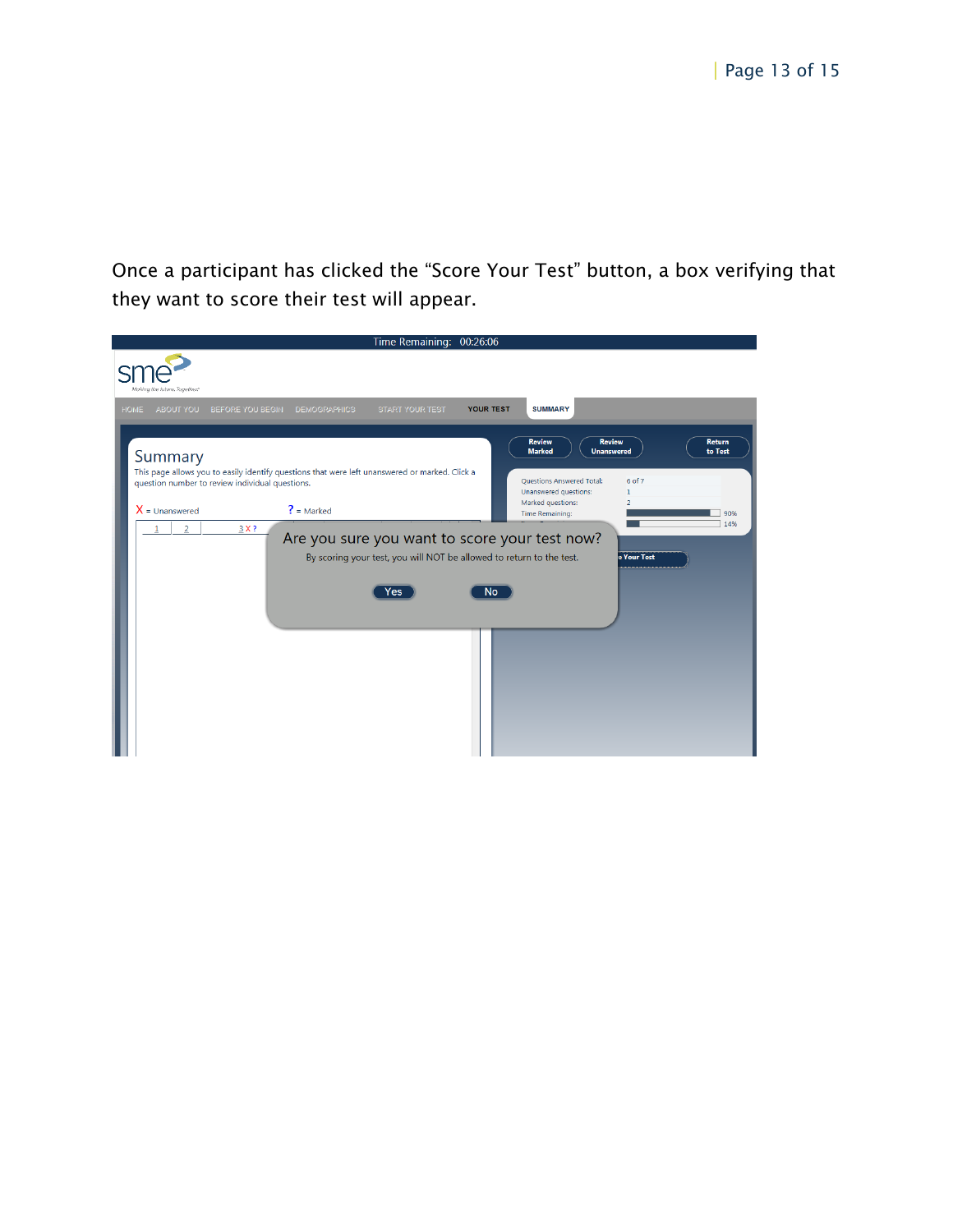# **Irregularity Report**

If you have any test administration irregularities to report, document them on this page and return this report to SME.

|                                                | Email: _________________________ |
|------------------------------------------------|----------------------------------|
| -Site Code: ______________________________     | Date: ________________________   |
| .Online Test Title: __________________________ | Test Code: __________________    |
| ·Irregularities:                               |                                  |